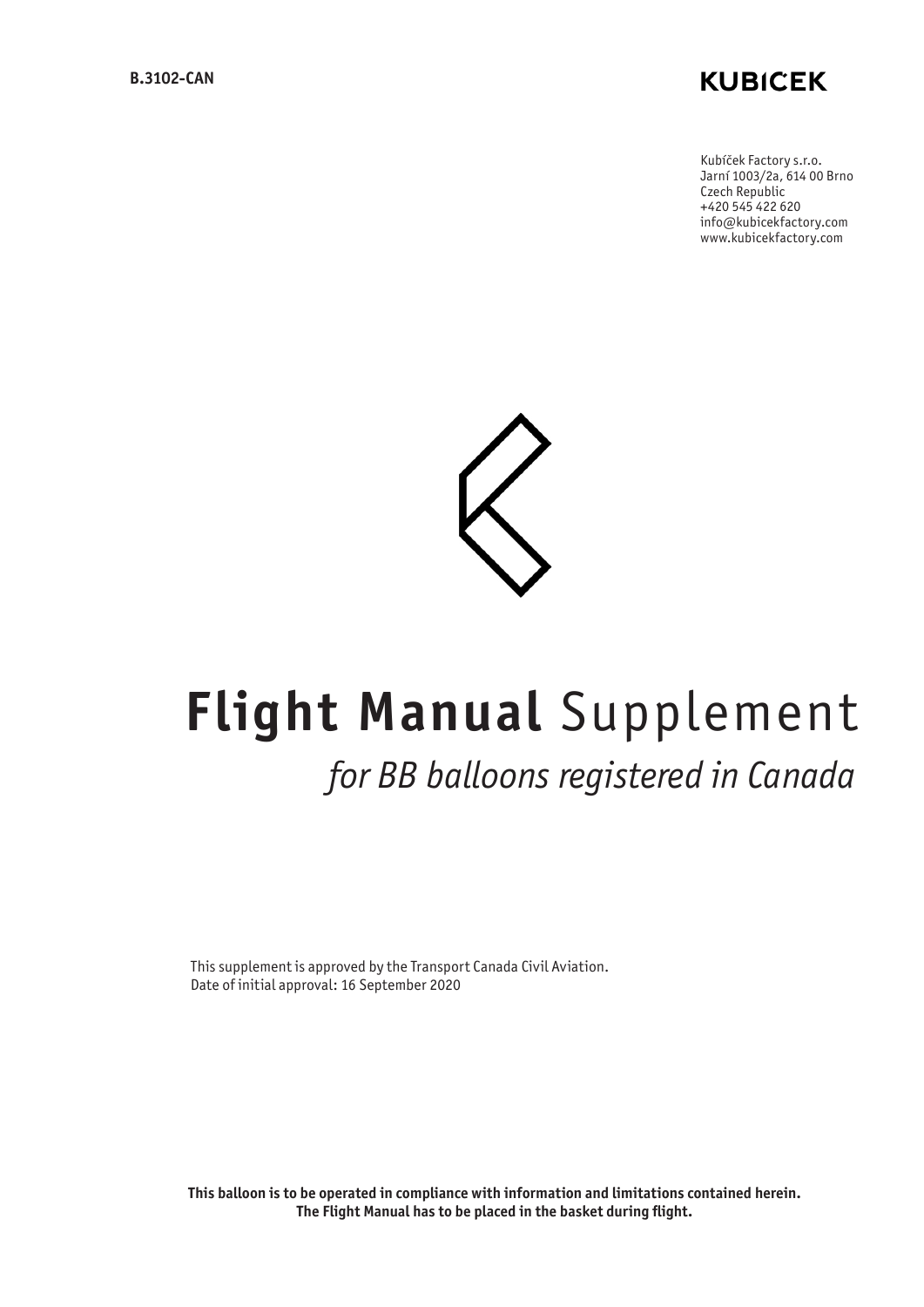### <span id="page-1-0"></span>**0.1 Record of Revisions**

Any revision of the present Supplement, must be recorded in the following table. The new or amended text in the revised page will be indicated by a black vertical line in the outer margin, and the Revision No. and the date will be shown on the bottom of the page.

All changes to this Flight Manual Supplement which were made before the date of the issue stated on the title page have been incorporated into this Manual.

| Revision<br><b>Number</b> | <b>Affected</b><br><b>Section</b> | <b>Affected</b><br>Pages | Date of<br><b>Issue</b> | Approval    | Date of<br>Approval |
|---------------------------|-----------------------------------|--------------------------|-------------------------|-------------|---------------------|
| 1                         | 2                                 | 5,6,7,8                  | 29 April 2022           | <b>TCCA</b> | 27 April 2022       |
|                           |                                   |                          |                         |             |                     |
|                           |                                   |                          |                         |             |                     |
|                           |                                   |                          |                         |             |                     |

### **0.2 List of Effective Pages**

| <b>Section</b> | Page    | Date of Issue     |  |  |  |  |  |
|----------------|---------|-------------------|--|--|--|--|--|
|                |         |                   |  |  |  |  |  |
| 0              | CAN-2   | 29 April 2022     |  |  |  |  |  |
|                | $CAN-3$ | 16 September 2020 |  |  |  |  |  |
|                | CAN-5   | 16 September 2020 |  |  |  |  |  |
| 2              | CAN-5   | 29 April 2022     |  |  |  |  |  |
|                | CAN-6   | 16 September 2020 |  |  |  |  |  |
|                | CAN-7   | 29 April 2022     |  |  |  |  |  |
|                | CAN-8   | 29 April 2022     |  |  |  |  |  |
| 3              | CAN-9   | 16 September 2020 |  |  |  |  |  |
| 4              | CAN-9   | 16 September 2020 |  |  |  |  |  |
| 5              | CAN-9   | 16 September 2020 |  |  |  |  |  |
| 6              | CAN-9   | 16 September 2020 |  |  |  |  |  |
|                | CAN-9   | 16 September 2020 |  |  |  |  |  |
| 8              | CAN-9   | 16 September 2020 |  |  |  |  |  |
| 9              | CAN-9   | 16 September 2020 |  |  |  |  |  |
|                |         |                   |  |  |  |  |  |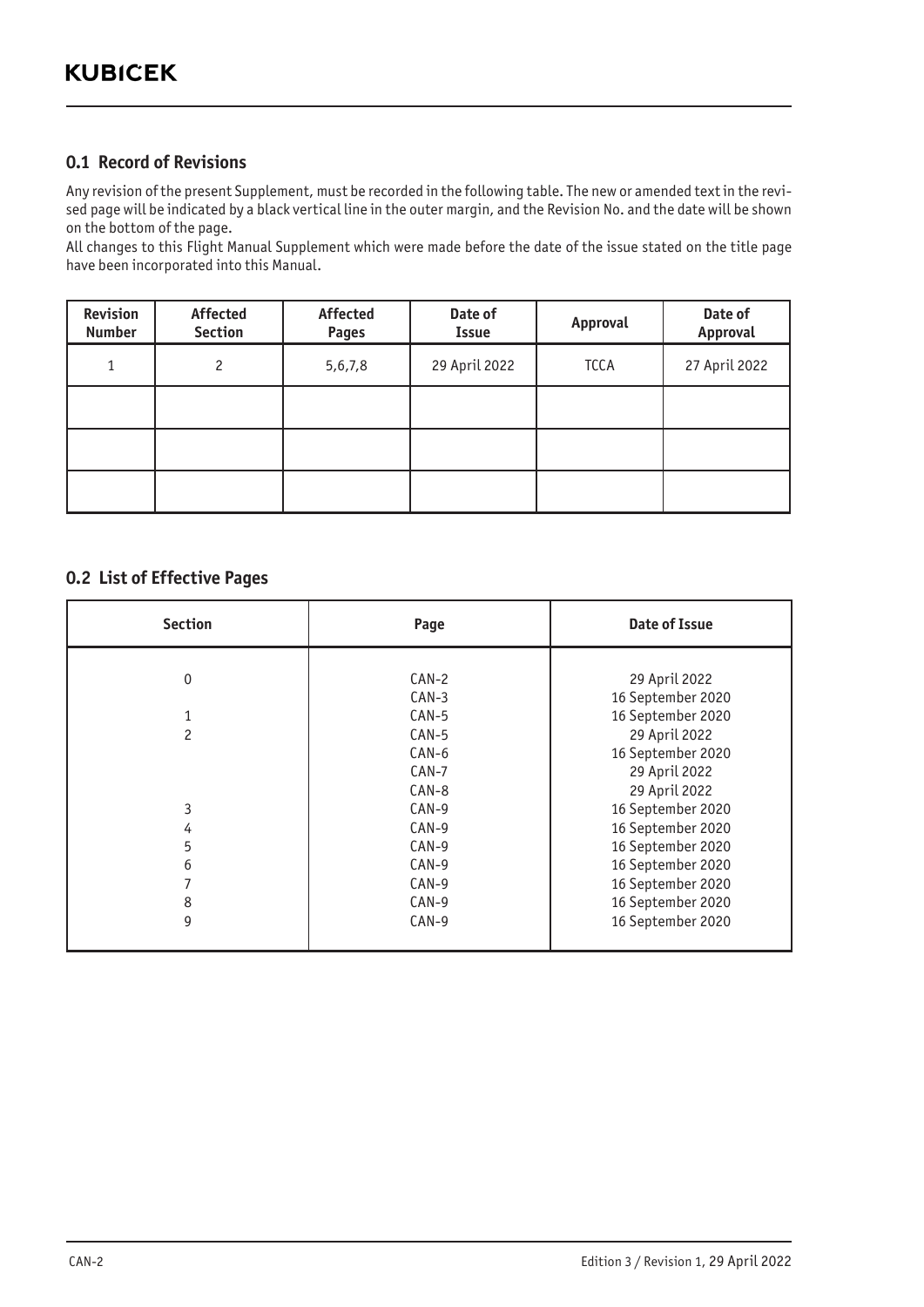## Contents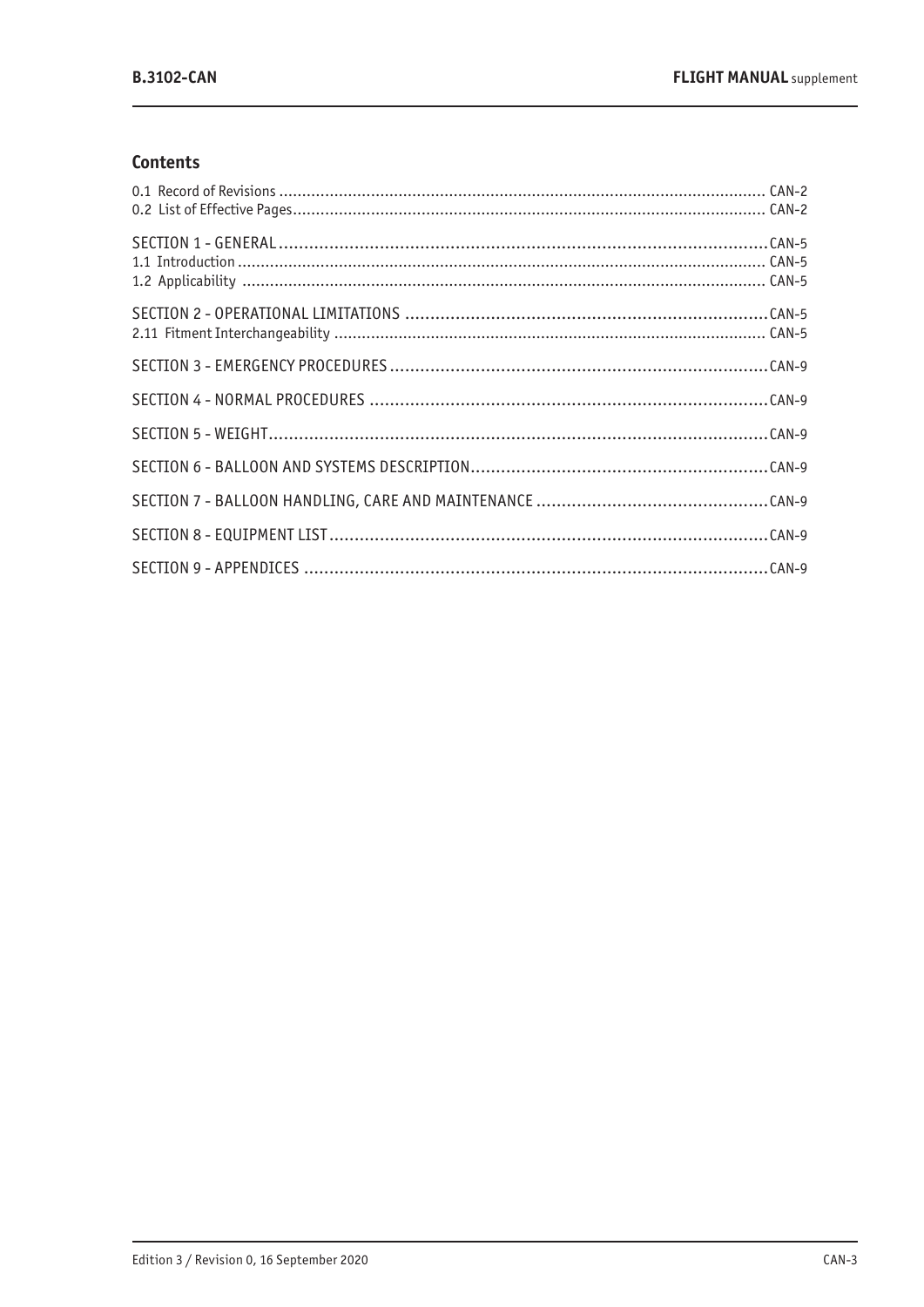INTENTIONALLY LEFT BLANK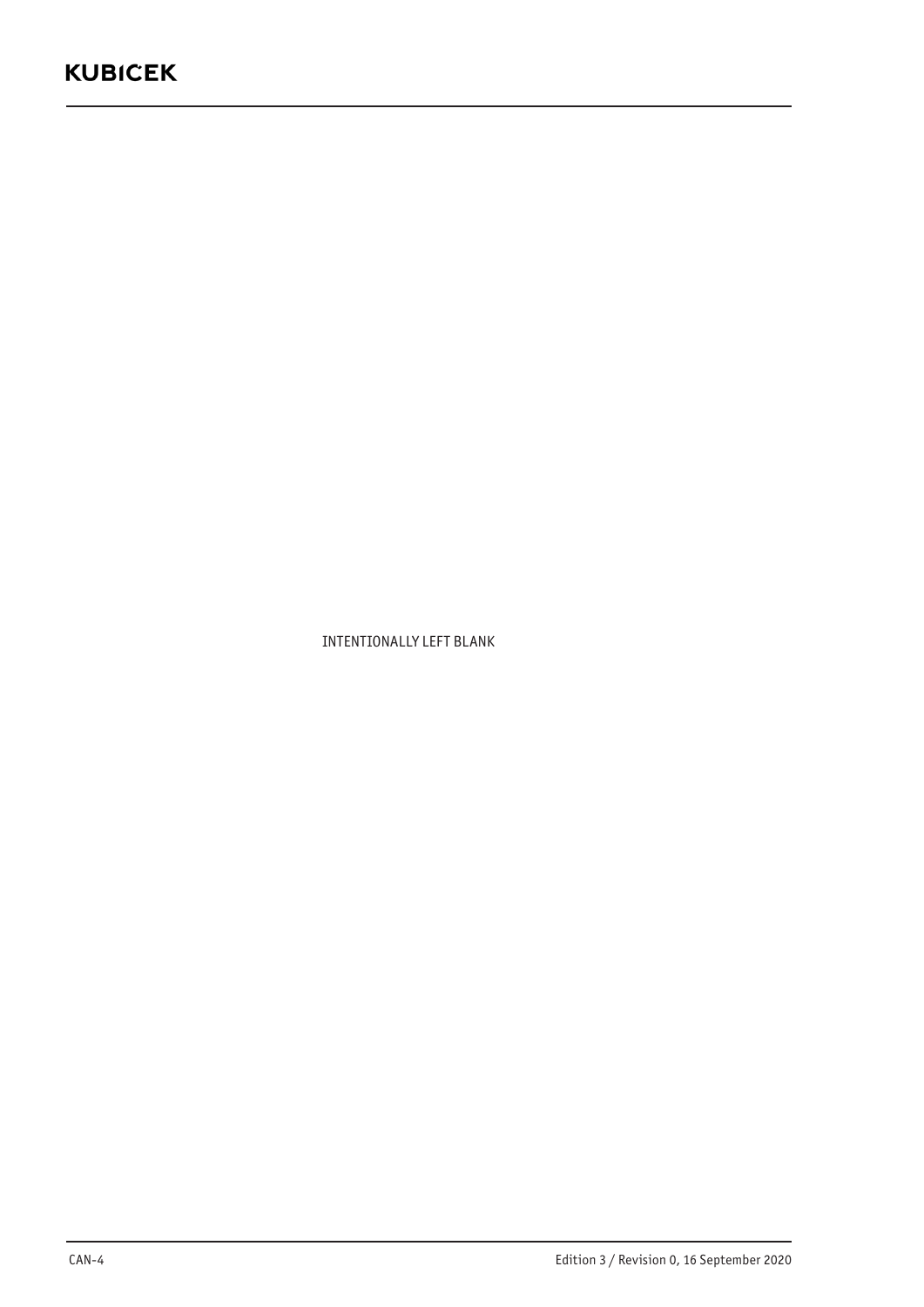# <span id="page-4-0"></span>**SECTION 1 - GENERAL**

### **1.1 Introduction**

This Supplement to the Flight Manual provides information and limitations applicable for BB balloons registered in Canada. The arrangement and numbering of sections in this Supplement is the same as in the Flight Manual. If any section is influenced, only the different or additional information is stated in this Supplement, all other remain without any change. Always ensure that you follow the current approved revision of the Flight Manual.

### **1.2 Applicability**

This Manual applies to Kubíček Factory s.r.o. balloons of BB type that have been approved by the Transport Canada Civil Aviation (TCCA). All TCCA approved equipment models are listed in Section 2 of this Supplement. All other models are not covered by the approval and may not be used under the Canadian registration.

# **SECTION 2 - OPERATIONAL LIMITATIONS**

### **2.11 Fitment Interchangeability**

#### **Approved Combinations of BB Envelopes and Baskets - only TCCA approved equipment included:**

| <b>Envelope model</b>                                               |  | <b>Basket model</b> |     |                |           |                                     |     |                           |            |       |                                  |              |                                          |           |        |             |            |                         |
|---------------------------------------------------------------------|--|---------------------|-----|----------------|-----------|-------------------------------------|-----|---------------------------|------------|-------|----------------------------------|--------------|------------------------------------------|-----------|--------|-------------|------------|-------------------------|
|                                                                     |  | K10S                | K10 | K11, K12, K12A | K13, K13S | K14,K15,K16,K17,K18<br>K19,K19L,K22 | K23 | K25P, K28,<br>K28H, K30PP | K32T, K32Y | K32TT | K40T,K40Y,<br>K40TTA, K50,K50TTA | <b>K50TT</b> | K55TTA, K58HH<br><b>K55X,</b><br>K50TT8, | K60, K60X | K65TTA | K70, K70TTA | <b>K80</b> | K100, K110<br>K85, K90, |
| BB9, BB9E, BB9EF                                                    |  |                     |     |                |           |                                     |     |                           |            |       |                                  |              |                                          |           |        |             |            |                         |
| <b>BB12, BB12E, BB12EF</b>                                          |  |                     |     |                |           |                                     |     |                           |            |       |                                  |              |                                          |           |        |             |            |                         |
| <b>BB14XR</b>                                                       |  |                     |     |                |           |                                     |     |                           |            |       |                                  |              |                                          |           |        |             |            |                         |
| <b>BB16, BB16E, BB16EF,</b><br><b>BB16XR</b>                        |  |                     |     |                |           |                                     |     |                           |            |       |                                  |              |                                          |           |        |             |            |                         |
| <b>BB17XR</b>                                                       |  |                     |     |                |           |                                     |     |                           |            |       |                                  |              |                                          |           |        |             |            |                         |
| <b>BB17GP</b>                                                       |  |                     |     |                |           |                                     |     |                           |            |       |                                  |              |                                          |           |        |             |            |                         |
| <b>BB18E</b>                                                        |  |                     |     |                |           |                                     |     |                           |            |       |                                  |              |                                          |           |        |             |            |                         |
| <b>BB20, BB20ED, BB20E,</b><br><b>BB20GP</b>                        |  |                     |     |                |           |                                     |     |                           |            |       |                                  |              |                                          |           |        |             |            |                         |
| <b>BB20XR</b>                                                       |  |                     |     |                |           |                                     |     |                           |            |       |                                  |              |                                          |           |        |             |            |                         |
| BB22, BB22D, B22ED, BB22E,<br><b>BB22N, BB22Z, B22XR</b>            |  |                     |     |                |           |                                     |     |                           |            |       |                                  |              |                                          |           |        |             |            |                         |
| BB26, BB26D, BB26ED,<br><b>BB26E, BB26N, BB26Z</b><br><b>BB26XR</b> |  |                     |     |                |           |                                     |     |                           |            |       |                                  |              |                                          |           |        |             |            |                         |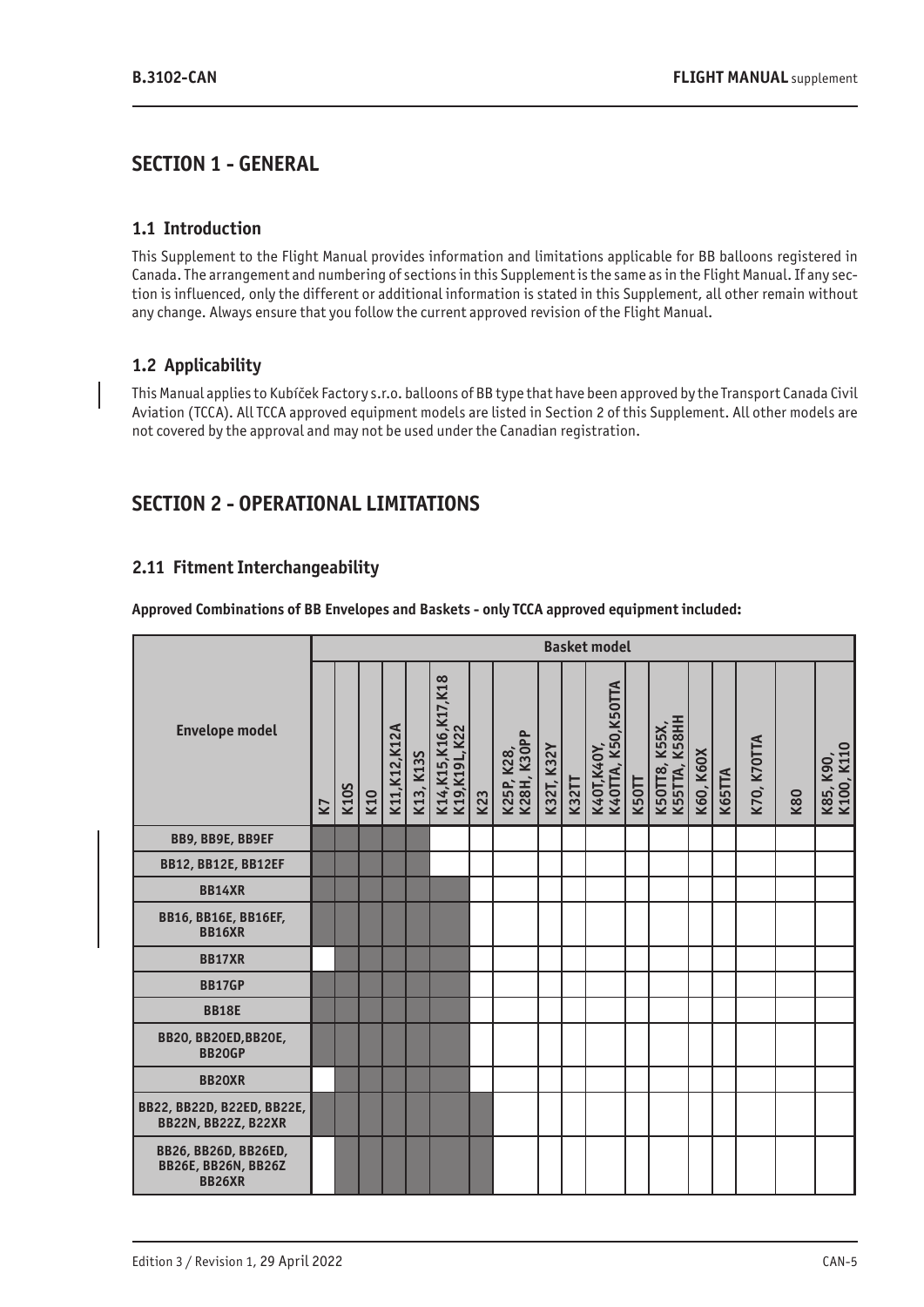| <b>Envelope model</b>                                |  | <b>Basket model</b> |     |                |           |                                           |     |                           |            |           |                                    |              |                                |           |           |                  |                  |                         |
|------------------------------------------------------|--|---------------------|-----|----------------|-----------|-------------------------------------------|-----|---------------------------|------------|-----------|------------------------------------|--------------|--------------------------------|-----------|-----------|------------------|------------------|-------------------------|
|                                                      |  | K10S                | K10 | K11, K12, K12A | K13, K13S | K14, K15, K16, K17, K18<br>K19, K19L, K22 | K23 | K25P, K28,<br>K28H, K30PP | K32T, K32Y | K32TT     | K40TTA, K50, K50TTA<br>K40T, K40Y, | <b>K50TT</b> | K55TTA, K58HH<br>K50TT8, K55X, | K60, K60X | K65TTA    | K70, K70TTA      | <b>K80</b>       | K85, K90,<br>K100, K110 |
| <b>BB30D, BB30ED, BB30E,</b><br>BB30N, BB30Z, BB30XR |  |                     |     |                |           |                                           |     |                           |            |           |                                    |              |                                |           |           |                  |                  |                         |
| <b>BB34D, BB34ED,</b><br><b>BB34E, BB34Z</b>         |  |                     |     |                |           |                                           |     |                           |            |           |                                    |              |                                |           |           |                  |                  |                         |
| <b>BB37D, BB37N, BB37Z</b>                           |  |                     |     |                |           |                                           |     | <b>RV</b>                 | <b>RV</b>  |           |                                    |              |                                |           |           |                  |                  |                         |
| <b>BB40D, BB40Z</b>                                  |  |                     |     |                |           |                                           |     | <b>RV</b>                 | <b>RV</b>  |           |                                    |              |                                |           |           |                  |                  |                         |
| <b>BB42D, BB42Z</b>                                  |  |                     |     |                |           |                                           |     | <b>RV</b>                 | <b>RV</b>  |           |                                    |              |                                |           |           |                  |                  |                         |
| BB45D, BB45N, BB45Z                                  |  |                     |     |                |           |                                           |     | <b>RV</b>                 | <b>RV</b>  | <b>RV</b> | <b>RV</b>                          | <b>RV</b>    | <b>RV</b>                      |           |           |                  |                  |                         |
| <b>BB51D, BB51Z</b>                                  |  |                     |     |                |           |                                           |     | <b>RV</b>                 | <b>RV</b>  | <b>RV</b> | <b>RV</b>                          | <b>RV</b>    | <b>RV</b>                      |           |           |                  |                  |                         |
| BB60D, BB60N, BB60Z                                  |  |                     |     |                |           |                                           |     | <b>RV</b>                 | <b>RV</b>  | <b>RV</b> | <b>RV</b>                          | <b>RV</b>    | <b>RV</b>                      | <b>RV</b> | <b>RV</b> | <b>RV</b>        |                  |                         |
| <b>BB64Z</b>                                         |  |                     |     |                |           |                                           |     |                           | <b>RV</b>  | <b>RV</b> | <b>RV</b>                          | <b>RV</b>    | <b>RV</b>                      | <b>RV</b> | <b>RV</b> | <b>RV</b>        |                  |                         |
| <b>BB70D, BB70Z</b>                                  |  |                     |     |                |           |                                           |     |                           | <b>RV</b>  | <b>RV</b> | <b>RV</b>                          | <b>RV</b>    | <b>RV</b>                      | <b>RV</b> | <b>RV</b> | <b>RV</b>        | <b>RV</b>        |                         |
| <b>BB78Z</b>                                         |  |                     |     |                |           |                                           |     |                           |            | <b>RV</b> | <b>RV</b>                          | <b>RV</b>    | <b>RV</b>                      | <b>RV</b> | <b>RV</b> | <b>RV</b>        | <b>RV</b>        |                         |
| <b>BB85D, BB85Z</b>                                  |  |                     |     |                |           |                                           |     |                           |            | <b>RV</b> | <b>RV</b>                          | <b>RV</b>    | <b>RV</b>                      | <b>RV</b> | <b>RV</b> | <b>RV</b>        | <b>RV</b>        |                         |
| <b>BB92Z</b>                                         |  |                     |     |                |           |                                           |     |                           |            |           | <b>RV</b>                          |              | <b>RV</b>                      | <b>RV</b> | <b>RV</b> | <b>RV</b>        | <b>RV</b>        |                         |
| <b>BB100D, BB100Z</b>                                |  |                     |     |                |           |                                           |     |                           |            |           |                                    |              | <b>RV</b>                      | <b>RV</b> | <b>RV</b> | <b>RV</b>        | <b>RV</b>        | <b>RV</b>               |
| <b>BB105P</b>                                        |  |                     |     |                |           |                                           |     |                           |            |           |                                    |              |                                | <b>RV</b> | <b>RV</b> | <b>RV</b>        | <b>RV</b>        | <b>RV</b>               |
| <b>BB106P</b>                                        |  |                     |     |                |           |                                           |     |                           |            |           |                                    |              |                                | <b>RV</b> | <b>RV</b> | <b>RV</b>        | <b>RV</b>        | <b>RV</b>               |
| <b>BB113P</b>                                        |  |                     |     |                |           |                                           |     |                           |            |           |                                    |              |                                | <b>RV</b> | <b>RV</b> | <b>RV</b>        | <b>RV</b>        | <b>RV</b>               |
| <b>BB120P</b>                                        |  |                     |     |                |           |                                           |     |                           |            |           |                                    |              |                                | <b>RV</b> | <b>RV</b> | <b>RV</b>        | RV               | <b>RV</b>               |
| <b>BB130P</b>                                        |  |                     |     |                |           |                                           |     |                           |            |           |                                    |              |                                | <b>RV</b> | <b>RV</b> | <b>RV</b>        | <b>RV</b>        | <b>RV</b>               |
| <b>BB142P</b>                                        |  |                     |     |                |           |                                           |     |                           |            |           |                                    |              |                                | <b>RV</b> | <b>RV</b> | <b>RV</b>        | <b>RV</b>        | <b>RV</b>               |
| <b>BB150P</b>                                        |  |                     |     |                |           |                                           |     |                           |            |           |                                    |              |                                |           |           | RV <sup>40</sup> | RV <sup>40</sup> | RV <sup>40</sup>        |
| <b>BB184P</b>                                        |  |                     |     |                |           |                                           |     |                           |            |           |                                    |              |                                |           |           | RV <sup>40</sup> | RV <sup>40</sup> | RV <sup>40</sup>        |

### **Explanation:**

= approved combination

 $RV =$  = rotation vent must be fitted

40 **a** = only the 40 kN carabiners may be used for connecting the envelope flying wires and the basket flying wires to the burner frame

**WARNING** *Ensure a correct burner frame is used for selected approved combination! Limitations for burner frames are listed in a table below (Approved Combinations of Burner Frames and BB Envelopes).*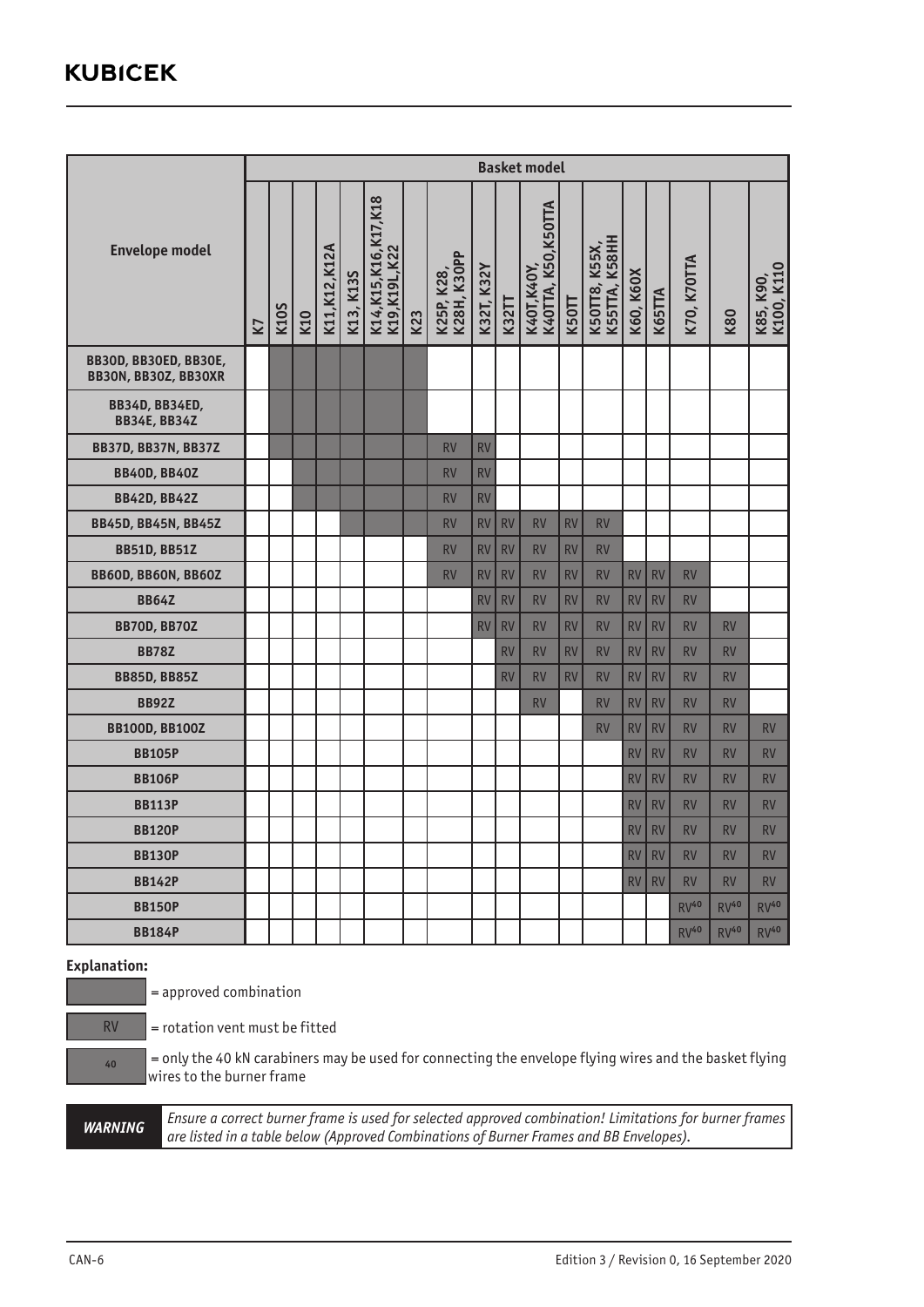|                           | Maximum allowed envelope volume |                         |  |  |  |  |  |  |  |
|---------------------------|---------------------------------|-------------------------|--|--|--|--|--|--|--|
| <b>Burner frame model</b> | max. wind speed 7.5 m/s         | max. wind speed 5.5 m/s |  |  |  |  |  |  |  |
| <b>Sirius</b>             | 4000 $m3$                       | N/A                     |  |  |  |  |  |  |  |
| <b>Basic / Vario</b>      | 4500 $m3$                       | N/A                     |  |  |  |  |  |  |  |
| K23                       | 7000 $ m3$                      | N/A                     |  |  |  |  |  |  |  |
| <b>K25P</b>               | 7000 m <sup>3</sup>             | N/A                     |  |  |  |  |  |  |  |
| K30PP                     | 7000 $ m3$                      | N/A                     |  |  |  |  |  |  |  |
| <b>K32T</b>               | $6000 \text{ m}^3$              | 7000 m <sup>3</sup>     |  |  |  |  |  |  |  |
| <b>K532TT</b>             | $7000 \text{ m}^3$              | N/A                     |  |  |  |  |  |  |  |
| K50*                      | 8500 $m3$                       | 9200 $m3$               |  |  |  |  |  |  |  |
| <b>K50TT</b>              | 8500 m <sup>3</sup>             | N/A                     |  |  |  |  |  |  |  |
| <b>K60</b>                | 12000 $m3$                      | N/A                     |  |  |  |  |  |  |  |
| <b>K60 STRONG</b>         | 14200 $m3$                      | N/A                     |  |  |  |  |  |  |  |
| <b>K60X</b>               | 14200 $m3$                      | N/A                     |  |  |  |  |  |  |  |
| K100                      | 14200 $m3$                      | N/A                     |  |  |  |  |  |  |  |
| K100 STRONG               | 14200 $m3$                      | $18400 \text{ m}^3$     |  |  |  |  |  |  |  |

### **Approved Combinations of Burner Frames and BB Envelopes:**

### **Explanation:**

**\***  $\blacksquare$  = Only the burner frame with the symbol S/N before the serial number may be used with envelopes of volume from 7800 to 9200 m<sup>3</sup>.

| The maximum approved combination of envelope-basket and maximum allowed envelope size for the<br>corresponding burner frame may differ. That is because each burner frame may be used with different<br><b>NOTE</b><br>baskets. Always check the envelope-basket combinations table! |
|--------------------------------------------------------------------------------------------------------------------------------------------------------------------------------------------------------------------------------------------------------------------------------------|
|--------------------------------------------------------------------------------------------------------------------------------------------------------------------------------------------------------------------------------------------------------------------------------------|

| Some burner frame types might get mistaken for another type due to their same dimensions (e.g. K32TT)<br>$\mid$ and K50TT). To differentiate them, these models are marked with the maximum acceptable envelope $\mid$<br>volume (see the picture below).<br>$\vert$ Make sure the correct burner frame is used. |
|------------------------------------------------------------------------------------------------------------------------------------------------------------------------------------------------------------------------------------------------------------------------------------------------------------------|
|                                                                                                                                                                                                                                                                                                                  |

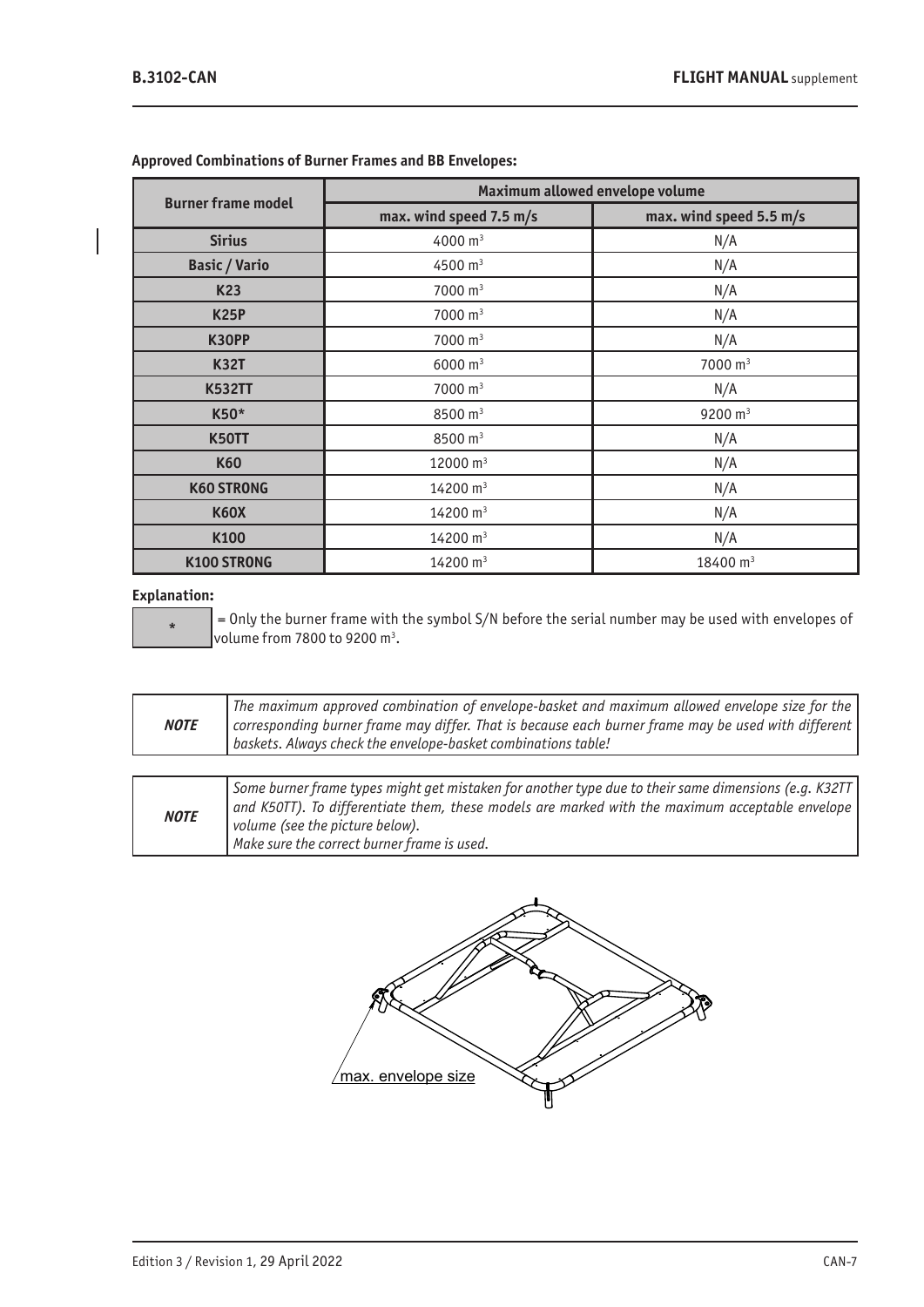# **KUBICEK**

**Approved Combinations of BB Envelopes and Burners - only TCCA approved equipment included:**

| <b>Envelope model</b>                                      | <b>KOMET</b><br>DUO up to<br>104 | <b>KOMET</b><br>DU0 105+ | <b>KOMET</b><br><b>TRIO</b> | <b>SIRIUS</b> | <b>IGNIS</b><br>2 units | <b>IGNIS</b><br>3 units | <b>IGNIS</b><br>4 units |  |  |  |  |
|------------------------------------------------------------|----------------------------------|--------------------------|-----------------------------|---------------|-------------------------|-------------------------|-------------------------|--|--|--|--|
| BB9, BB9E, BB9EF                                           |                                  |                          |                             |               |                         |                         |                         |  |  |  |  |
| <b>BB12, BB12E, BB12EF</b>                                 |                                  |                          |                             |               |                         |                         |                         |  |  |  |  |
| <b>BB14XR</b>                                              |                                  |                          |                             |               |                         |                         |                         |  |  |  |  |
| <b>BB16, BB16E, BB16EF, BB16XR</b>                         |                                  |                          |                             |               |                         |                         |                         |  |  |  |  |
| <b>BB17XR</b>                                              |                                  |                          |                             |               |                         |                         |                         |  |  |  |  |
| <b>BB17GP</b>                                              |                                  |                          |                             |               |                         |                         |                         |  |  |  |  |
| <b>BB18E</b>                                               |                                  |                          |                             |               |                         |                         |                         |  |  |  |  |
| BB20, BB20ED, BB20E, BB20GP                                |                                  |                          |                             |               |                         |                         |                         |  |  |  |  |
| <b>BB20XR</b>                                              |                                  |                          |                             |               |                         |                         |                         |  |  |  |  |
| BB22, BB22D, BB22ED, BB22E,<br><b>BB22N, BB22Z</b>         |                                  |                          |                             |               |                         |                         |                         |  |  |  |  |
| <b>BB22XR</b>                                              |                                  |                          |                             |               |                         |                         |                         |  |  |  |  |
| BB26, BB26D, BB26ED, BB26E,<br><b>BB26N, BB26Z, BB26XR</b> |                                  |                          |                             |               |                         |                         |                         |  |  |  |  |
| BB30D, BB30ED, BB30E, BB30N,<br>BB30Z, BB30XR              |                                  |                          |                             |               |                         |                         |                         |  |  |  |  |
| BB34D, BB34ED, BB34E, BB34Z                                |                                  |                          |                             |               |                         |                         |                         |  |  |  |  |
| <b>BB37D, BB37N, BB37Z</b>                                 |                                  |                          |                             |               |                         |                         |                         |  |  |  |  |
| <b>BB40D, BB40Z</b>                                        |                                  |                          |                             |               |                         |                         |                         |  |  |  |  |
| <b>BB42D, BB42Z</b>                                        |                                  |                          |                             |               |                         |                         |                         |  |  |  |  |
| <b>BB45D, BB45N, BB45Z</b>                                 |                                  |                          |                             |               |                         |                         |                         |  |  |  |  |
| <b>BB51D, BB51Z</b>                                        |                                  |                          |                             |               |                         |                         |                         |  |  |  |  |
| BB60D, BB60N, BB60Z                                        |                                  |                          |                             |               |                         |                         |                         |  |  |  |  |
| <b>BB64Z</b>                                               |                                  |                          |                             |               | $\star$                 |                         |                         |  |  |  |  |
| <b>BB70D, BB70Z</b>                                        |                                  |                          |                             |               | $\star$                 |                         |                         |  |  |  |  |
| <b>BB78Z</b>                                               |                                  |                          |                             |               | $\star$                 |                         |                         |  |  |  |  |
| <b>BB85D, BB85Z</b>                                        |                                  |                          |                             |               |                         |                         |                         |  |  |  |  |
| <b>BB92Z</b>                                               |                                  |                          |                             |               |                         | $\star$                 |                         |  |  |  |  |
| <b>BB100D, BB100Z</b>                                      |                                  |                          |                             |               |                         | $\star$                 |                         |  |  |  |  |
| <b>BB105P</b>                                              |                                  |                          |                             |               |                         | $\star$                 |                         |  |  |  |  |
| <b>BB106P</b>                                              |                                  |                          |                             |               |                         |                         |                         |  |  |  |  |
| <b>BB113P</b>                                              |                                  |                          |                             |               |                         |                         |                         |  |  |  |  |
| <b>BB120P</b>                                              |                                  |                          |                             |               |                         |                         |                         |  |  |  |  |
| <b>BB130P</b>                                              |                                  |                          |                             |               |                         |                         |                         |  |  |  |  |
| <b>BB142P</b>                                              |                                  |                          |                             |               |                         |                         |                         |  |  |  |  |
| <b>BB150P</b>                                              |                                  |                          |                             |               |                         |                         |                         |  |  |  |  |
| <b>BB184P</b>                                              |                                  |                          |                             |               |                         |                         |                         |  |  |  |  |

### **Explanation:**



= approved combination

\*  $\parallel$  = applicable for the Ignis burners of s/n 516 and higher

*CAUTION The equipment models other than included in the three above tables are not approved by TCCA.*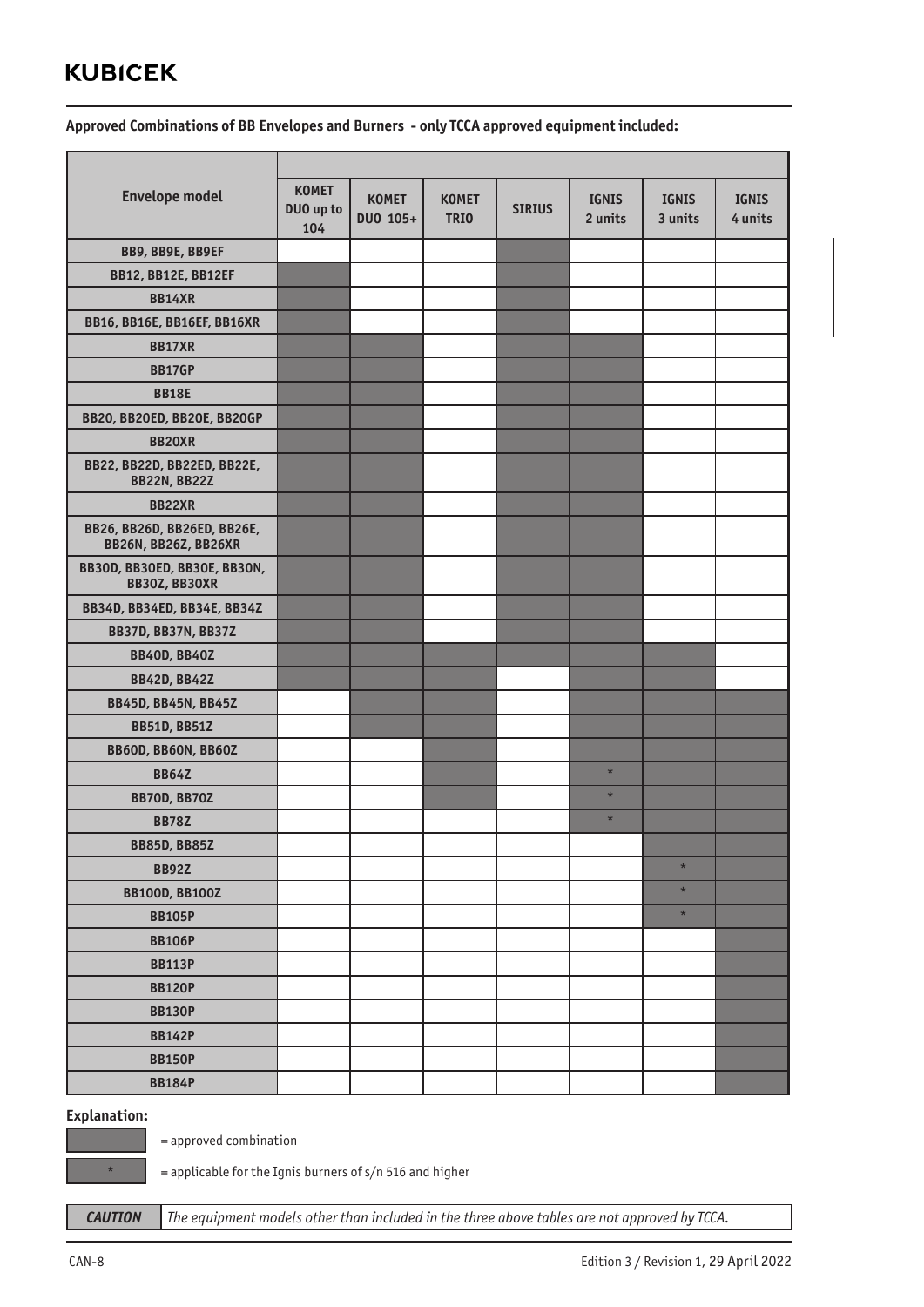# <span id="page-8-0"></span>**SECTION 3 - EMERGENCY PROCEDURES**

No change

## **SECTION 4 - NORMAL PROCEDURES**

No change

# **SECTION 5 - WEIGHT**

No change

### **SECTION 6 - BALLOON AND SYSTEMS DESCRIPTION**

No change

# **SECTION 7 - BALLOON HANDLING, CARE AND MAINTENANCE**

No change

# **SECTION 8 - EQUIPMENT LIST**

No change

### **SECTION 9 - APPENDICES**

No change